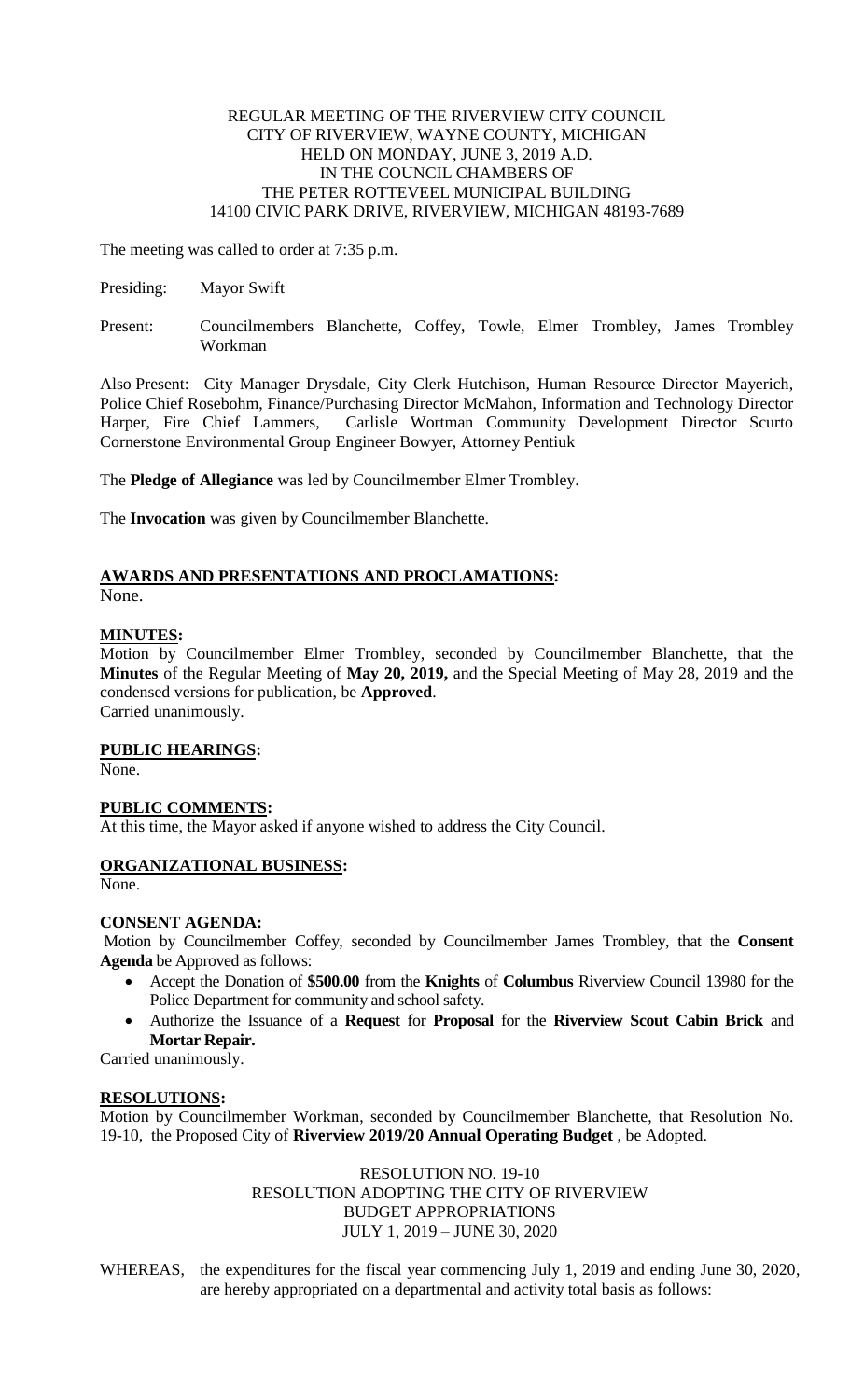| <b>General Fund:</b>              |                  |
|-----------------------------------|------------------|
| City Council                      | \$<br>81,580     |
| <b>City Manager</b>               | 385,963          |
| Purchasing / Assessing            | 219,199          |
| <b>City Attorney</b>              | 426,150          |
| City Clerk                        | 298,448          |
| Finance / Treasury                | 425,473          |
| Human Resources                   | 174,168          |
| Police                            | 4,600,150        |
| Fire                              | 1,518,888        |
| <b>Public Works</b>               | 1,103,085        |
| <b>Building Maintenance</b>       | 350,427          |
| <b>Motor Vehicles</b>             | 181,134          |
| Parks Maintenance                 | 90,326           |
| <b>Community Development</b>      | 301,930          |
| <b>Building &amp; Engineering</b> | 243,862          |
| Recreation                        | 690,101          |
| Management Information Systems    | 171,420          |
| <b>Employee Benefits</b>          | 42,656           |
| Insurance                         | 123,109          |
| <b>Operating Transfers Out</b>    | 85,000           |
| <b>Total Expenditures</b>         | \$<br>11,513,069 |

WHEREAS, the revenues for the 2019/20 fiscal year are estimated as follows:

| <b>General Fund:</b>         |                 |
|------------------------------|-----------------|
| <b>Property Taxes</b>        | \$<br>5,029,428 |
| Interest & Investment Income | 500             |
| Transfers (In)               | 2,650,000       |
| Licenses & Permits           | 350,200         |
| <b>Federal Sources</b>       |                 |
| <b>State Sources</b>         | 1,454,946       |
| Fine & Forfeitures           | 89,880          |
| <b>Charges for Services</b>  | 731,700         |
| Charges to Other Funds       | 1,009,490       |
| Other Revenue                | 51,162          |
| Recreation                   | 153,058         |
|                              |                 |
| <b>Total Revenues</b>        | 11,520,364      |

WHEREAS, the City Council hereby approves budgets for the period of July 1, 2019 through June 30, 2020, for the following funds in the amounts set forth below:

| Major Streets Fund        | \$<br>765,085 |
|---------------------------|---------------|
| Local Streets Fund        | 1,380,896     |
| Garbage & Rubbish Fund    | 386,391       |
| Cable & Telecomm Fund     | 393,328       |
| Drug Law Enforcement Fund | 152,600       |
| Library Fund              | 374,596       |
| Comm Dev Block Grant Fund | 23,000        |
| Street & Water Main Bonds | 900,750       |
| Cap Imprvmt/Equipmt Fund  | 917,790       |
| Golf Combined             | 1,493,930     |
| Water & Sewer Fund        | 4,476,917     |
| Land Preserve Fund        | 22,003,208    |
| Self-Insurance Fund       | 460,365       |
| Retiree Insurance Fund    | 1,785,904     |

WHEREAS, the City Tax Rates were also set on June 3, 2019, for the 2019/20 fiscal year after the required notices were filed and public hearing held. The Tax Rates were calculated in accordance with Michigan Compiled Law Section 211.34 E and 211.34 D. The City Tax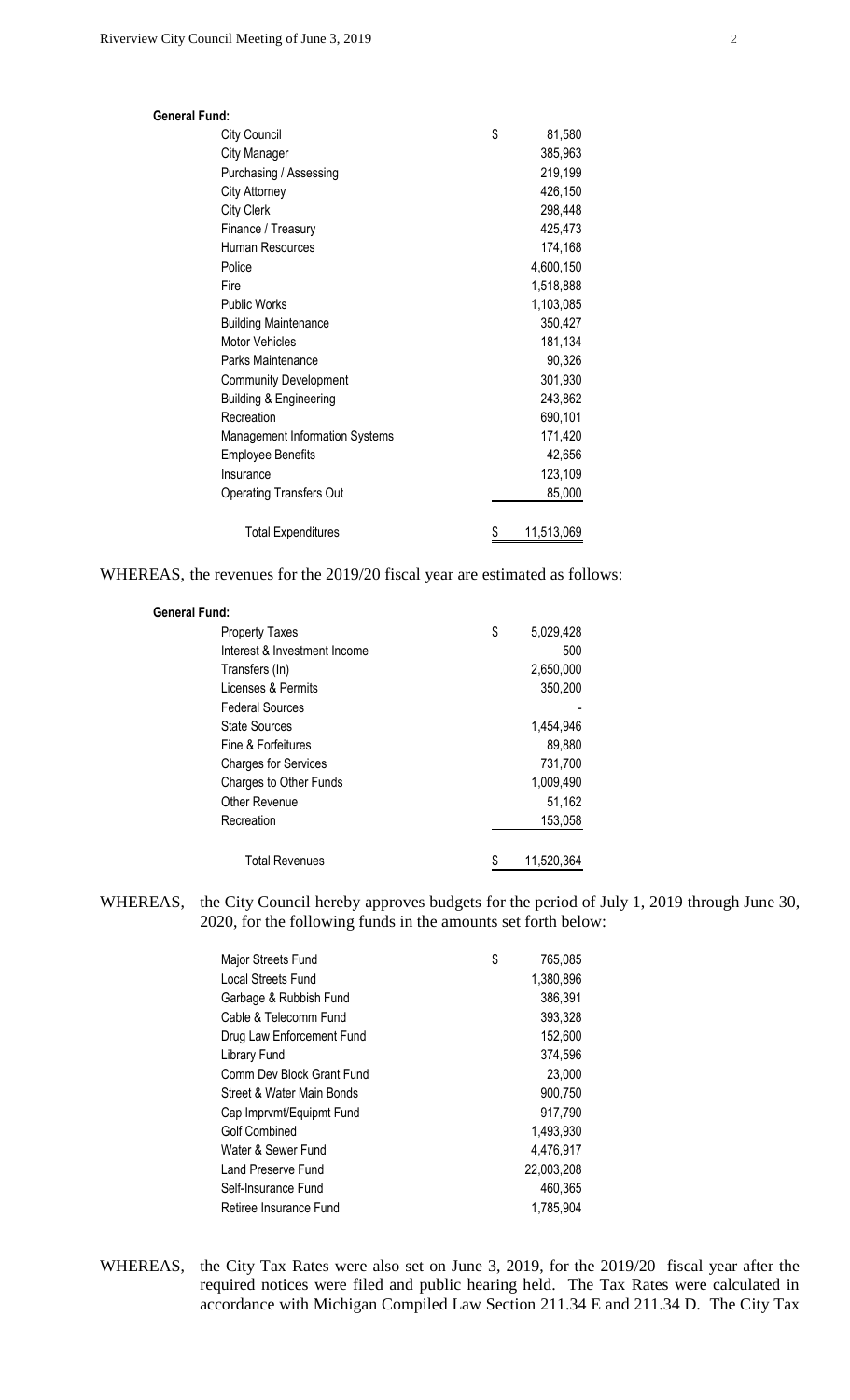Rates calculated are the minimum required to defray the operating expenses for the fiscal year July 1, 2019, through June 30, 2020.

The approved tax rates are as follows:

|    | <b>Operating Millage</b>           | Rate per thousand taxable value |
|----|------------------------------------|---------------------------------|
|    | <b>City Operating</b>              | \$14.71/thousand taxable value  |
|    | <b>Refuse Collection</b>           | 0.00/thousand taxable value     |
|    | 3. Library Operation               | 0.80/thousand taxable value     |
|    | 4. Local Road Repair               | 0.75/thousand taxable value     |
| 5. | <b>Regional Sewer Debt</b>         | 1.47/thousand taxable value     |
|    | 6. Road Bond (Voter Approved)      | 2.75/thousand taxable value     |
|    | Total City Tax Rate - July 1, 2019 | \$20.48/thousand taxable value  |
|    |                                    |                                 |

NOW, THEREFORE, BE IT RESOLVED that the City Council hereby approves the City Budget containing the appropriations and levy of taxes for the period of July 1, 2019 through June 30, 2020 and all sums be paid into the several funds to which they belong.

AYES: Mayor Swift, Councilmembers Blanchette, Coffey, Towle, Elmer Trombley, James Trombley, Workman

NAYS: None.

EXCUSED: None. ADOPTED this 3rd day of June, 2019.

This resolution shall take effect on July 1, 2019.

ATTEST:

#### Andrew M. Swift, Mayor

\_\_\_\_\_\_\_\_\_\_\_\_\_\_\_\_\_\_\_\_\_\_\_\_\_\_\_\_\_\_\_\_\_\_\_\_\_\_\_

\_\_\_\_\_\_\_\_\_\_\_\_\_\_\_\_\_\_\_\_\_\_\_\_\_\_\_\_\_\_\_\_\_\_\_\_\_\_\_

I, Cynthia M. Hutchison, duly authorized City Clerk of the City of Riverview, do hereby certify the attached Resolution, Adopting the Budget Appropriations for July 1, 2019 – June 30, 2020, is a true copy of a resolution adopted by the Riverview City Council at their regular meeting of June 3, 2019.

 $(S E A L)$ 

### Cynthia M. Hutchison, City Clerk

Motion by Councilmember Coffey, seconded by Councilmember Elmer Trombley, that Resolution No. **19-11,** Resolution Approving the **2019/20 City of Riverview Operating Millage Rates**, be Adopted.

## RESOLUTION NO. 19-11 RESOLUTION APPROVING THE 2019/20 CITY OF RIVERVIEW OPERATING MILLAGE RATES FOR OPERATION, DEBT, LOCAL ROADS AND LIBRARY SERVICES.

WHEREAS, the City Council of the City of Riverview has been advised by the City Assessor that the State taxable valuation for the 2019 tax year of taxable value property located within the City of Riverview is \$327,272,323, as compared to \$306,723,763 taxable value for the 2018 tax year including net 2018 additions;

### NOW, THEREFORE, BE IT RESOLVED that the City tax rate for the fiscal year 2019/20 for the City of Riverview shall be set at:

- \$14.71 operating;
- \$ 0.00 refuse collection and disposal;
- \$ 0.80 for Library service;
- \$ 0.75 for Local Road Repair;
- \$ 1.47 for Regional Sewer Debt Obligations; and
- \$ 2.75 for Voter Approved Water Main and Road Construction Bonds

\$20.48 for a combined July 1, 2019 tax rate of taxable value per thousand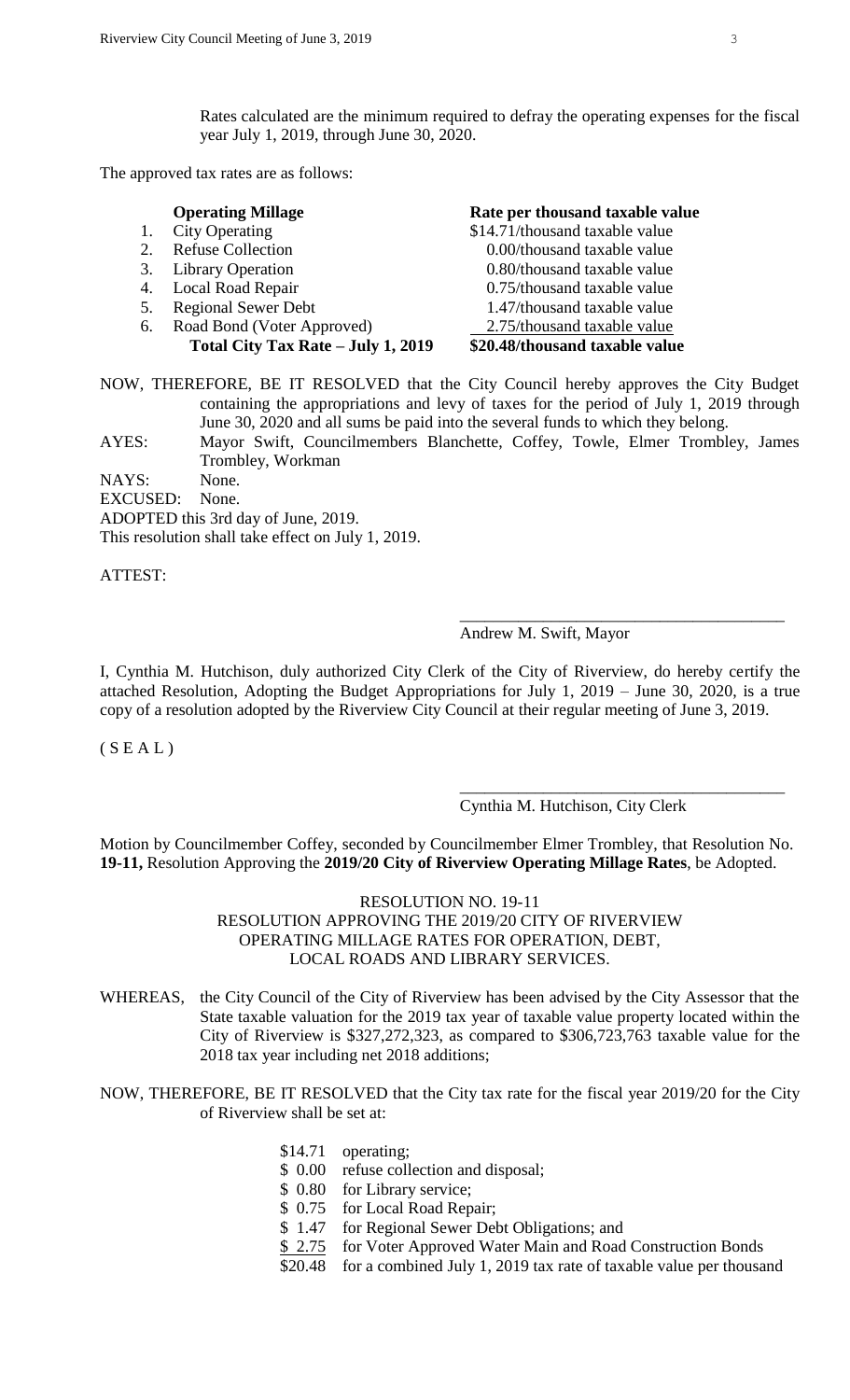AYES: Mayor Swift, Councilmembers Blanchette, Coffey, Towle, Elmer Trombley, James Trombley, Workman NAYS: None. EXCUSED: None. ADOPTED this 3rd day of June, 2019. This resolution shall take effect on July 1, 2019.

ATTEST:

## Andrew M. Swift, Mayor

\_\_\_\_\_\_\_\_\_\_\_\_\_\_\_\_\_\_\_\_\_\_\_\_\_\_\_\_\_\_\_\_\_

I, Cynthia M. Hutchison, duly authorized City Clerk of the City of Riverview, do hereby certify the attached Resolution, Adopting the 2019/20 Operating Millage Rates for Operation, Debt, Local Roads and Library Services, is a true copy of a resolution adopted by the Riverview City Council at their regular meeting of June 3, 2019.

 $(S E A L)$ 

Cynthia M. Hutchison, City Clerk

\_\_\_\_\_\_\_\_\_\_\_\_\_\_\_\_\_\_\_\_\_\_\_\_\_\_\_\_\_\_\_\_

Motion by Councilmember Blanchette, seconded by Councilmember James Trombley, that Resolution No. **19-12,** Approving the **2019/2024** City of Riverview **Capital Improvements Plan**, be Adopted.

> RESOLUTION NO. 19-12 RESOLUTION APPROVING THE CITY OF RIVERVIEW 5-YEAR CAPITAL IMPROVEMENT PLAN JULY 1, 2019 – JUNE 30, 2024

- WHEREAS, the 2019-24 Capital Improvements Plan was presented by the City Manager to the City Council on April 15, 2019 as part of the annual budget presentation;
- WHEREAS, the City Planning Commission on May 16, 2019, recommended the approval of the 2019- 24 Capital Improvements Plan; and
- WHEREAS, Public Act 285 of 1931, as amended, allows for the adoption of the Capital Improvements Plan by a majority vote of the City Council. The differences between the version approved by the City Planning Commission are reconciled by five affirmative votes of the City Council at the time of adoption, or by five affirmative votes being cast by the City Council at the time when financial commitment to the projects are made.

NOW, THEREFORE, BE IT RESOLVED by the City Council of the City of Riverview, Michigan, that the 5-Year Capital Improvements Plan for the period of July 1, 2019 through June 30, 2024, as presented, is hereby approved.

AYES: Mayor Swift, Councilmembers Blanchette, Coffey, Towle, Elmer Trombley, James Trombley, Workman

NAYS: None.

EXCUSED: None.

ADOPTED this 3rd day of June, 2019.

This resolution shall take effect on July 1, 2019.

ATTEST:

Andrew M. Swift, Mayor

\_\_\_\_\_\_\_\_\_\_\_\_\_\_\_\_\_\_\_\_\_\_\_\_\_\_\_\_\_\_\_\_\_\_\_\_\_

I, Cynthia M. Hutchison, duly authorized City Clerk of the City of Riverview, do hereby certify the attached Resolution, Approving the 2019-2024 5-Year Capital Improvement Plan, is a true copy of a resolution adopted by the Riverview City Council at their regular meeting of June 3, 2019.

 $(S E A L)$